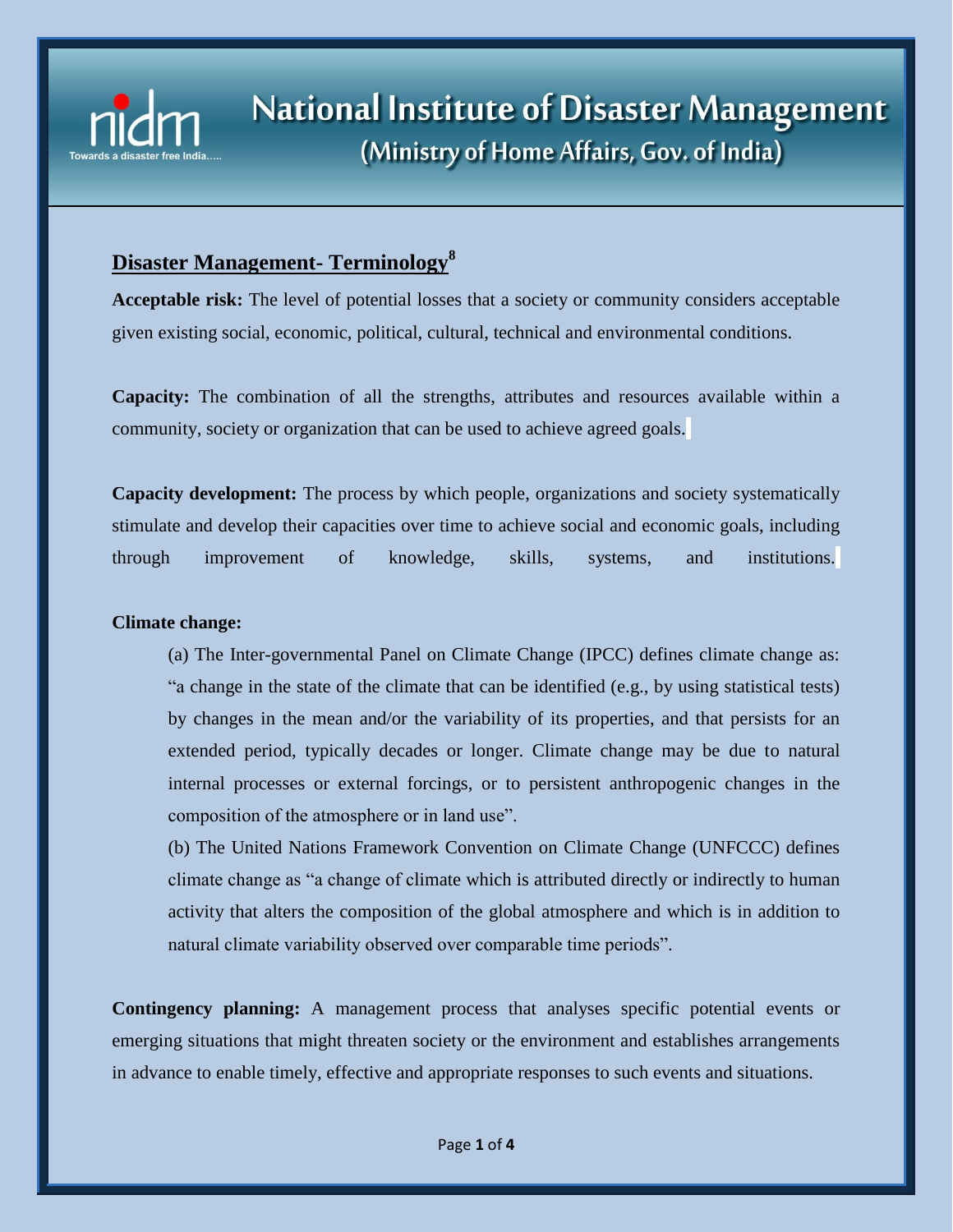**Coping capacity:** The ability of people, organizations and systems, using available skills and resources, to face and manage adverse conditions, emergencies or disasters.

**Critical facilities:** The primary physical structures, technical facilities and systems which are socially, economically or operationally essential to the functioning of a society or community, both in routine circumstances and in the extreme circumstances of an emergency.

**Disaster risk:** The potential disaster losses, in lives, health status, livelihoods, assets and services, which could occur to a particular community or a society over some specified future time period. Disaster risk management: The systematic process of using administrative directives, organizations, and operational skills and capacities to implement strategies, policies and improved coping capacities in order to lessen the adverse impacts of hazards and the possibility of disaster.

**Disaster risk reduction:** The concept and practice of reducing disaster risks through systematic efforts, to analyse and manage the causal factors of disasters, including through reduced exposure to hazards, lessened vulnerability of people and property, wise management of land and the environment, and improved preparedness for adverse events. Early warning system: The set of capacities needed to generate and disseminate timely and meaningful warning information to enable individuals, communities and organizations threatened by a hazard to prepare and to act appropriately and in sufficient time to reduce the possibility of harm or loss. Emergency management: The organization and management of resources and responsibilities for addressing all aspects of emergencies, in particular preparedness, response and initial recovery steps.

**Emergency services:** The set of specialized agencies that have specific responsibilities and objectives in serving and protecting people and property in emergency situations.

**Environmental degradation:** The reduction of the capacity of the environment to meet social and ecological objectives and needs.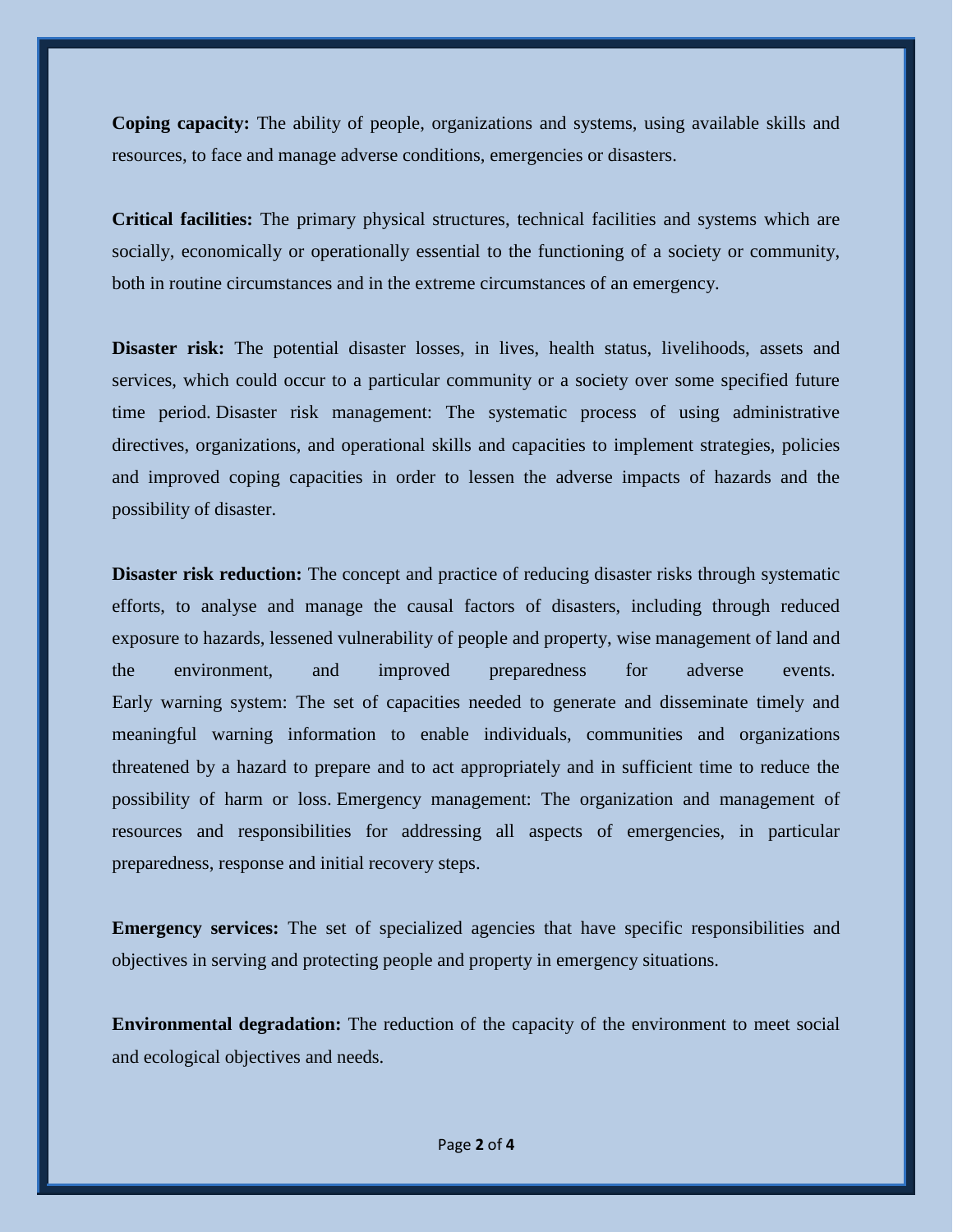**Environmental impact assessment:** Process by which the environmental consequences of a proposed project or programme are evaluated, undertaken as an integral part of planning and decision-making processes with a view to limiting or reducing the adverse impacts of the project or programme.

**Forecast:** Definite statement or statistical estimate of the likely occurrence of a future event or conditions for a specific area.

**Hazard:** A dangerous phenomenon, substance, human activity or condition that may cause loss of life, injury or other health impacts, property damage, loss of livelihoods and services, social and economic disruption, or environmental damage.

**Mitigation:** The lessening or limitation of the adverse impacts of hazards and related disasters. Natural hazard: Natural process or phenomenon that may cause loss of life, injury or other health impacts, property damage, loss of livelihoods and services, social and economic disruption, or environmental damage.

**Preparedness:** The knowledge and capacities developed by governments, professional response and recovery organizations, communities and individuals to effectively anticipate, respond to, and recover from, the impacts of likely, imminent or current hazard events or conditions. Prevention: The outright avoidance of adverse impacts of hazards and related disasters. Public awareness: The extent of common knowledge about disaster risks, the factors that lead to disasters and the actions that can be taken individually and collectively to reduce exposure and vulnerability to hazards.

**Recovery:** The restoration, and improvement where appropriate, of facilities, livelihoods and living conditions of disaster-affected communities, including efforts to reduce disaster risk factors.

**Response:** The provision of emergency services and public assistance during or immediately